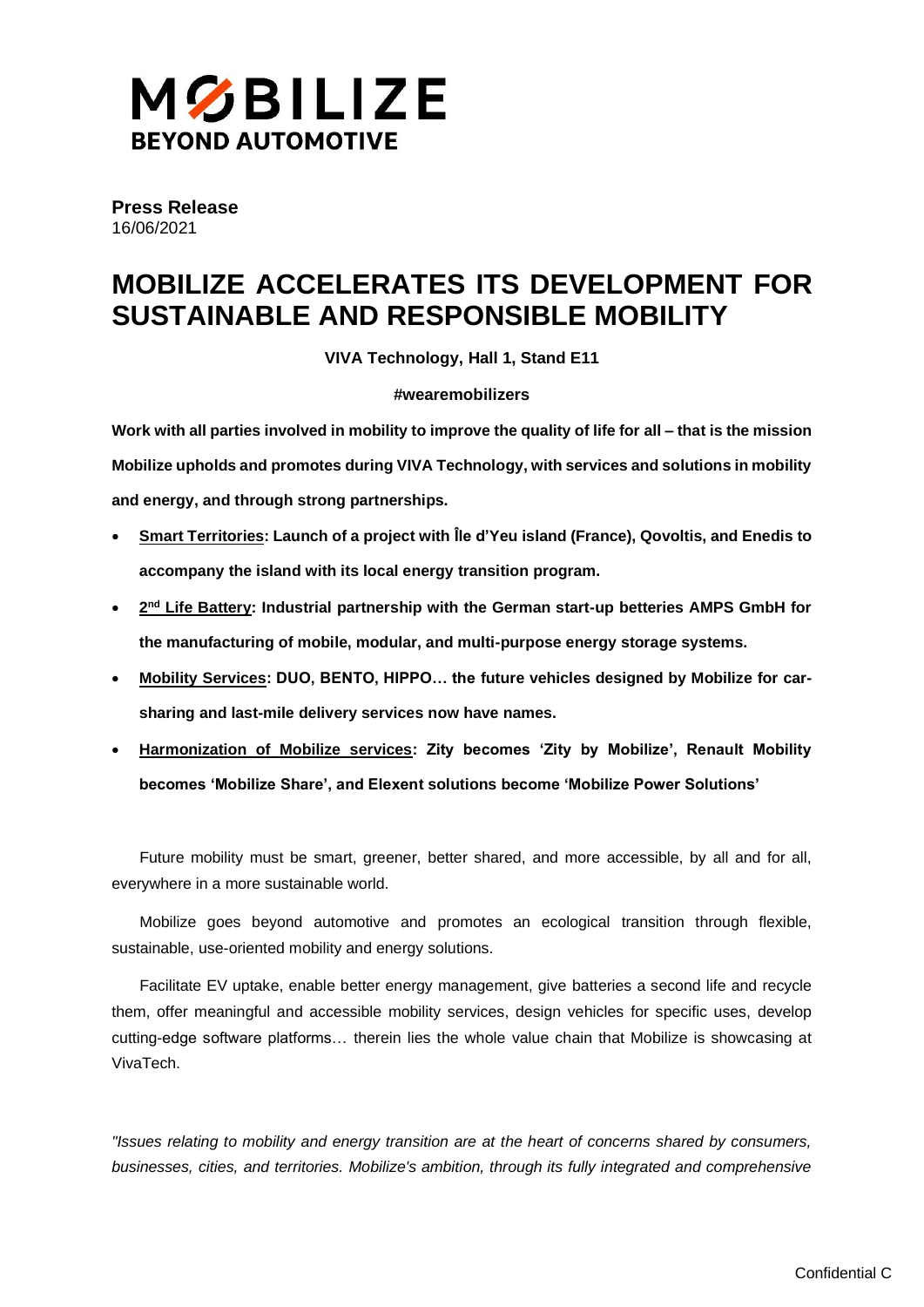*offer, is to make a more sustainable world by providing mobility services, as well as services related to energy and data. Building on partner ecosystems that are complementary to our own, we want to provide concrete solutions to promote ecological transition and develop more accessible mobility for people and goods, especially in complex and congested urban environments,"* says **Clotilde Delbos, CEO of Mobilize.**

### **Supporting territories in their energy transition**

To contribute to a more sustainable future, Mobilize provides mobility solutions and services that complement the traditional car-buying scheme, promotes greater asset utilization through the circular and sharing economy, and designs smart charging and energy storage solutions.

Mobilize thus addresses concrete issues with a set of solutions that can be integrated into Smart Islands or other smart territories to help them achieve carbon neutrality.

Mobilize has entered into a **partnership with Île d'Yeu island Town Hall, Enedis, and Qovoltis**, to support the island as it embarks on its energy transition journey. This project is a collaborative approach with the local government and other project partners, and aims to provide tailored advice and adapted solutions that fall under three main themes:

- Accelerate EV conversion rates on the island;
- Assess the needs in terms of innovative charging infrastructure and develop an adapted roll-out plan;
- Integrate electric mobility into the island's overall energy transition (optimize use of solar energy across the local energy networks through electric vehicles: V2G, stationary storage, etc.).

This ambitious project demonstrates Mobilize's ability to help local communities achieve their carbon neutrality goals through a collaborative approach.

Renault Group is a pioneer in the development of 'Smart Island' projects with the launch, as of 2018, of an initiative in Porto Santo, recognized by WWF as capable of supporting the territory's achievement of carbon neutrality within 10 years.

## **Design and industrialize innovative energy storage solutions to extend the life of EV batteries**

Even after they are no longer suitable for automotive use, EV batteries are still valuable. After their 1<sup>st</sup> life in vehicles and before being recycled, EV batteries can provide energy for multiple applications.

Mobilize has reached **an agreement with 'betteries'** – a German start-up heavily involved in the circular economy – to develop and assemble a **mobile, modular, multi-purpose energy system** that is made up of EV battery modules.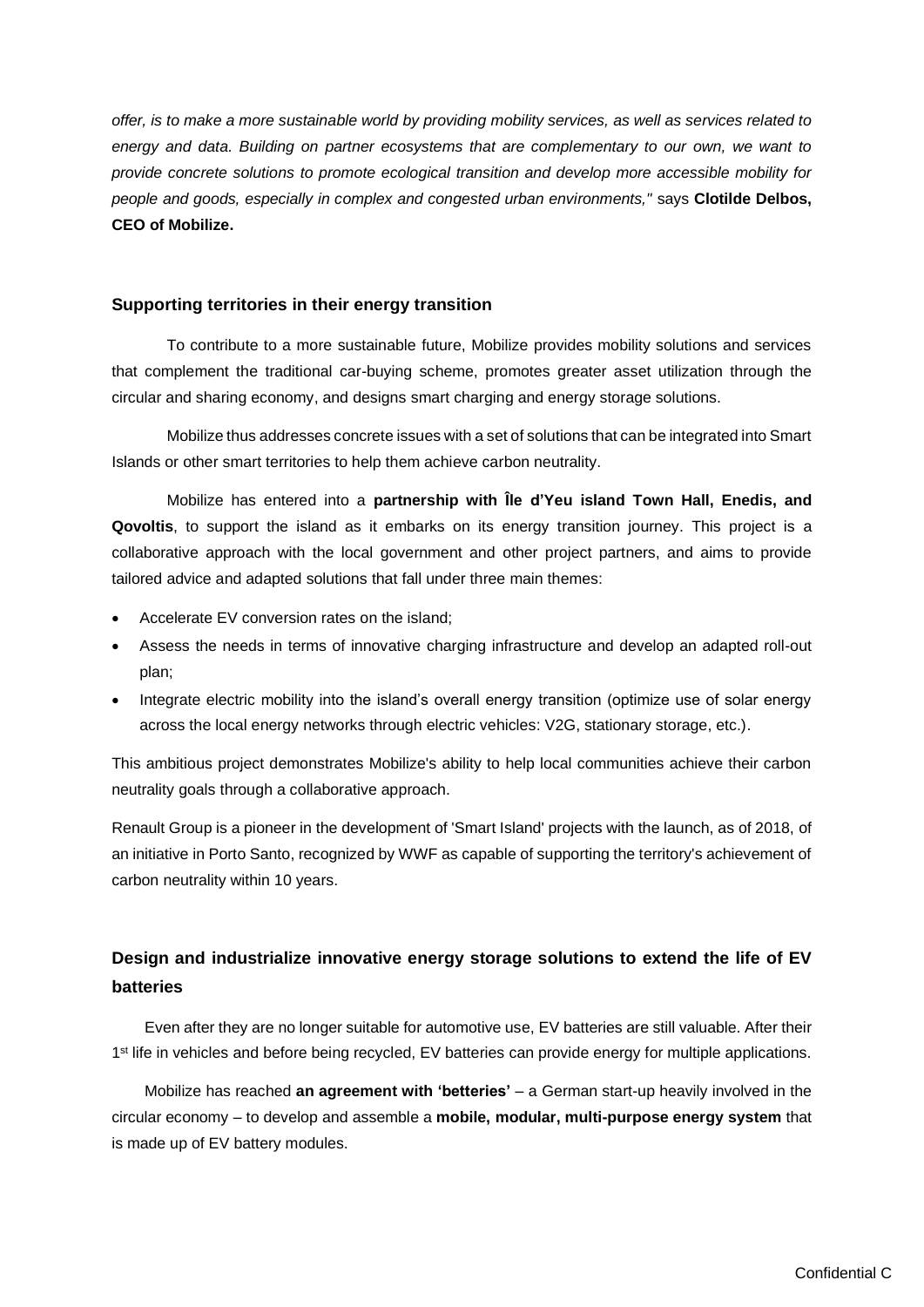Easily transportable, the system incorporates one to four 2.3 kWh units (betterPacks). As such, it can reach a maximum capacity of 9.2 kWh, which is roughly the same as the average daily consumption of a household. It offers the added advantage of being emissions-free and silent and paves the way for transportable power generators to develop into clean and mobile electricity outlet units.

The system has many uses and applications when connection to the grid is impossible: construction sites, food trucks, solar energy storage, film shoots and events, or even on small electric boats…

The manufacturing of this innovative storage system will begin in September 2021 at the Renault Group's Re-Factory in Flins.

#### **Provide shared mobility services with dedicated vehicles**

Mobilize presents three, all-electric mobility solutions for the transport of people and goods: these 'tailor-made' vehicles are designed around user experience and services.

Innovative designs, innovative marketing strategy: vehicles designed by Mobilize are not for sale! Users will only pay for what they use, based on time or mileage.

- **Mobilize DUO** is the name given to the vehicle that will be available for **shared mobility.**
	- The two-seater Mobilize DUO is an all-electric, compact and connected vehicle.
	- Designed with car-sharing services in mind, Mobilize DUO is a shared mobility solution adapted to the needs of cities and operators.
	- Built according to the principles of the circular economy, Mobilize DUO aims to incorporate 50% recycled materials in its manufacturing and be 95% recyclable when it reaches the end of its life cycle, thanks to the Renault Group Re-Factory in Flins.
- **Mobilize BENTO** is the name given to the vehicle that will be proposed for **the delivery or transportation of small-sized goods**
	- The design of the all-electric Mobilize BENTO is based on the Mobilize DUO.
	- Its storage area is designed with small-goods transport in mind, with a total volume that can reach  $1<sup>m3</sup>$ .
	- A compact design, the Mobilize BENTO is an easy-access, easy-to-park solution for tradesmen and couriers working in urban environments.
- **Mobilize HIPPO** is the name given to the **modular vehicle** that will be proposed for **last-mile delivery.**
	- Mobilize HIPPO is a lightweight, all-electric, utility vehicle designed to address issues faced by delivery providers in urban, peri-urban, and zero-emission zones.
	- Modular by design, Mobilize HIPPO features several interchangeable cargo modules that meet the range of needs of its users (refrigerated transport, parcel delivery, etc.), with a storage capacity of 200 $kg$  and up to about 3 $m<sup>3</sup>$ .

#### **Mobilize branded services**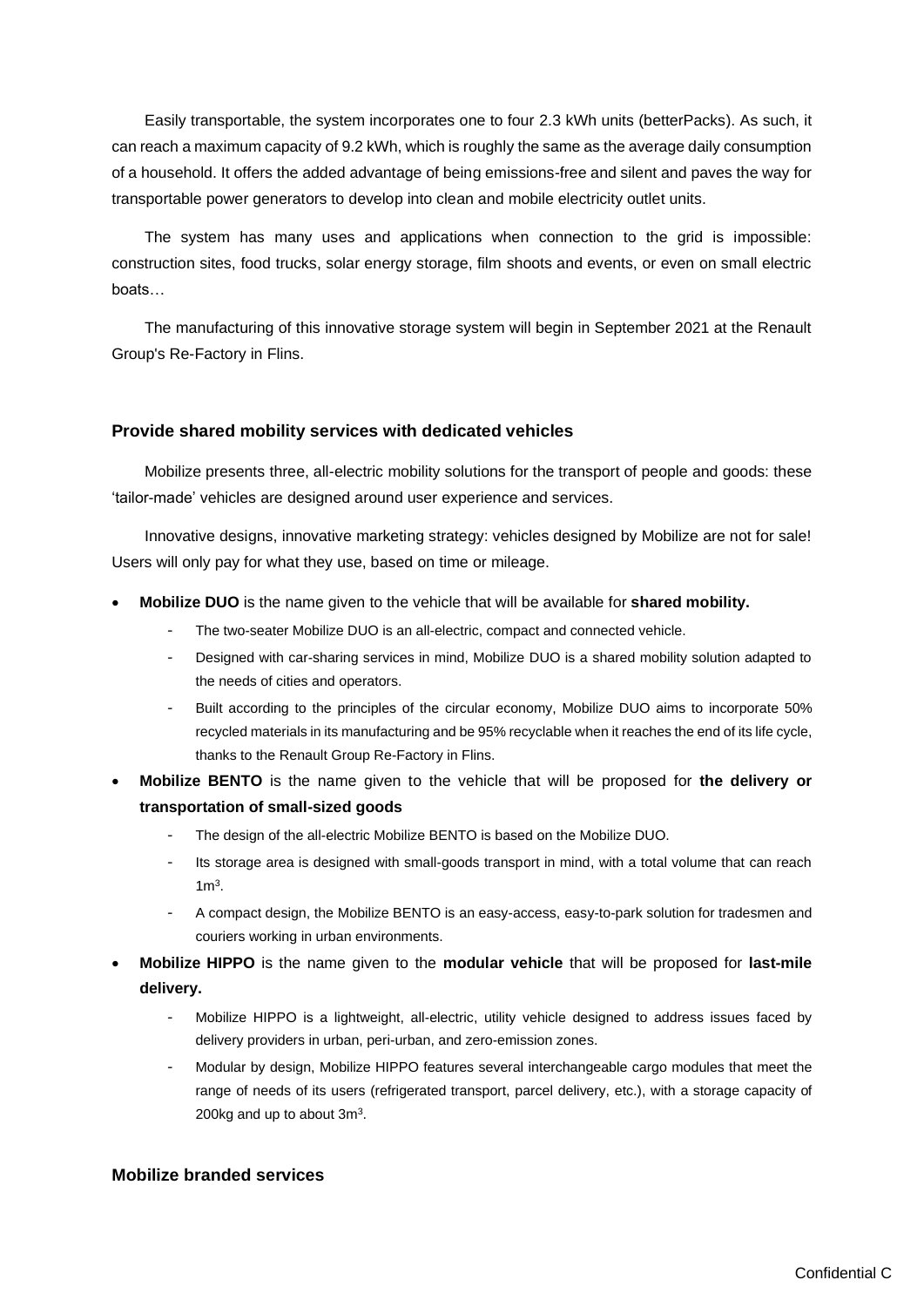Mobilize has brought together several initiatives and start-ups that operate in mobility and energy ecosystems, some of which now sail under the Mobilize flag:

- Zity, Mobilize's free-floating car-sharing service becomes '**Zity by Mobilize'**.
	- A joint venture between Renault Group and Ferrovial, Zity by Mobilize has been available in Madrid since 2017, and in Paris and the Greater-Paris region since 2020.
	- Zity by Mobilize represents 1,250 electric vehicles (750 in Madrid and 500 in Paris) and more than 430,000 customers.
	- The roll-out of Zity by Mobilize is set to extend to other cities over the course of 2021.
- Renault Mobility, Mobilize's agency-based and self-service rental service, will become '**Mobilize Share**'.
	- Mobilize Share offers a wide range of Renault vehicles for hire (city, saloon, family, utility, etc.), including a selection of electric vehicles to meet the needs of personal-use and commercial drivers. Agency rentals range from 1 day to 1 month and, for one-off needs, and Mobilize Share also offers 24/7 hourly rentals for self-service vehicle hire.
	- Mobilize Share is already quite present in Europe with a fleet of 15,000 vehicles (including 4,000 electric vehicles) and more than one million customers.
	- June 2021 will see the launch of Mobilize Share's first all-electric car-sharing offer in Italy, in Bergamo and four of its 4 neighbouring municipalities.
- **Elexent** solutions for EV fleet charging becomes '**Mobilize Power Solutions'**
	- From consulting to design, installation, and operation of charging stations, Mobilize Power Solutions offers tailor-made, turnkey solutions that cover all the needs of its business customers.
	- Mobilize Power Solutions is a true partner for its customers and aims to optimize their fleet TCO while also helping them grow business.
	- Mobilize Power Solutions also incorporates energy optimization and renewable energy strategies in its offers.
	- Mobilize Power Solutions is now operational in 11 countries across Europe.

#### **Relying on partner ecosystems**

Many customers, individuals and professionals, but also territories, are now looking for flexible, sustainable and clean mobility solutions.

Mobilize's ambition is to accompany the transformation of the automotive sector and to rely on ecosystems of complementary partners. "Mobilité360" is a perfect illustration of this approach. The project brings together major players in mobility - BlaBlaCar, Mobilize, the RATP group and Uber around a common vision of tomorrow's mobility. Together, these different mobility leaders intend to use their complementary expertise and have a coordinated approach to offer simpler, greener, sustainable and shared mobility solutions for cities and citizens.

#### **A brand, a mission… to better serve as many people as possible**